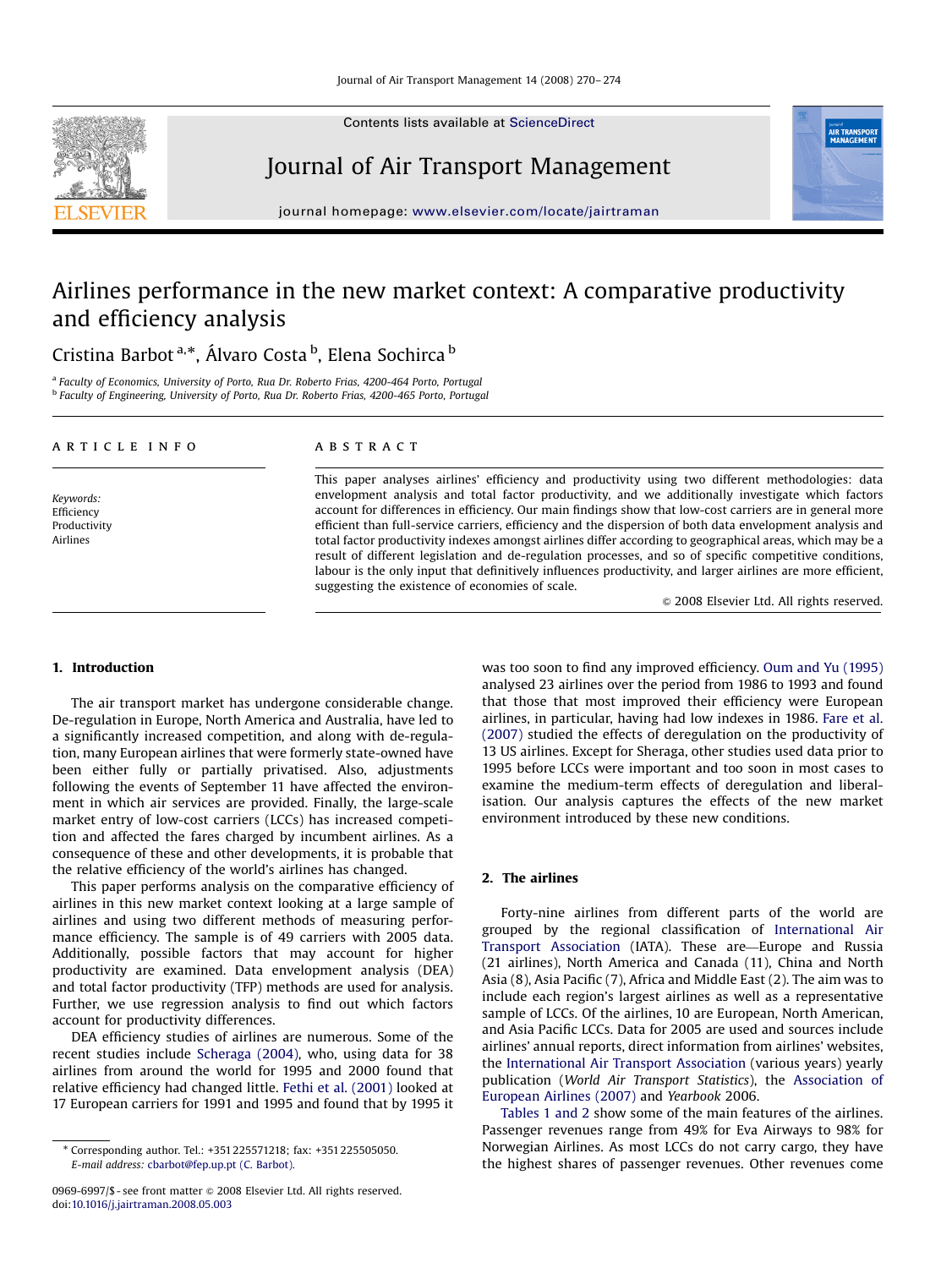<span id="page-1-0"></span>Table 1 Input and output mix

|                                     | Mean  | St. dev.       | Highest | Lowest         |
|-------------------------------------|-------|----------------|---------|----------------|
| Revenue shares                      |       |                |         |                |
| Passenger (%)                       | 80    | 17             | 95      | 49             |
| Cargo $(\%)$                        | 8     | 9              | 45      | $\Omega$       |
| Other $(\%)$                        | 10    | $\overline{7}$ | 27      | 1%             |
| Inputs cost shares                  |       |                |         |                |
| Labour (%)                          | 23    | 8              | 33      | 8              |
| Capital (%)                         | 11    | $\overline{4}$ | 18      | $\overline{2}$ |
| Fuel $(\%)$                         | 25    | 9              | 57      | 11             |
| Others (%)                          | 41    | 10             | 59      | 13             |
| Input use                           |       |                |         |                |
| Labour per min ASKs                 | 0.37  | 2.10           | 1.09    | 0.08           |
| Block hours (day average)           | 9.90  | 0.21           | 15.3    | 4.7            |
| Fuel (min gallons per billion ASKs) | 7.8   | 8.6            | 13.4    | 3.4            |
| Size (min ASKs)                     | 66155 | 68017          | 283364  | 3067           |

Table 2

Per cent of inputs and outputs by airline type

| Shares of output<br>revenues                                  | Passenger    |             |             | Cargo Other Salaries Capital Fuel Other |             |                   |             |
|---------------------------------------------------------------|--------------|-------------|-------------|-----------------------------------------|-------------|-------------------|-------------|
| <b>Full service airlines</b><br>Average<br>Standard Deviation | 78.1<br>10.6 | 10.3<br>8.5 | 10.9<br>7.2 | 22.2<br>7.8                             | 11.3<br>4.0 | 25.3<br>8.4       | 41.5<br>8.5 |
| Low-cost airlines<br>Average<br>St. dev                       | 93.5<br>4.4  | 0.2<br>0.6  | 6.3<br>4.5  | 23.2<br>10.4                            | 11.0<br>4.5 | 27.2 38.6<br>12.3 | 14.0        |

mainly from selling maintenance and engineering services, catering, leasing of own aircraft, sale of fuel and sale of goods but these are a small share, and account only for 27% for Japan Airlines, the carrier with the largest share. The airlines vary considerably in size, with an average doing 66,155 million available seat kilometres (ASKs), The largest company is American Airlines doing 283,364 million while the smallest one, Cyprus Airways, registers 3067 million.

The input and output mix used in DEA is generally uniform for the airlines examined, with the only major difference being a lack of cargo carriage amongst the LCCs. The share of ''other inputs'' in operating costs is relatively high across the board, with a mean of 41% and a highest value of 59%, for Malev. ''Other inputs'' differ amongst airlines and their shares in operating revenues depends much on the company's decision between outsourcing and internalising the production of some of these services. Labour costs shares range from 8% for Eva Airways to 33% for SAS. This reflects greater international differences amongst salaries than effective labour use. As an example, Asian airlines have lower shares of salaries in costs but higher levels of employment per ASK. For example, PIA's ratio of employees per million ASKs is of 0.93, while Ryanair ratio is of 0.08. Block hours range from a maximum of 15.3 for American Airlines to a low of 4.7 for SAS.

### 3. Efficiency and productivity analysis

#### 3.1. Data envelopment analysis

The DEA performance analysis applies the input-oriented Banker–Charnes–Cooper model [\(Banker et al., 1984](#page--1-0)), using variable returns to scale, with each airline considered as a separate decision-making unit (DMU). The model is

$$
\min_{\theta, s_i^-, s_r^+} \left( \theta - \varepsilon \left( \sum_{i=1}^m s_i^- + \sum_{r=1}^s s_r^+ \right) \right)
$$
\n
$$
\sum_{j=1}^n x_{ij} \lambda_j + s_i^- = \theta x_{i0}, \quad i = 1, ..., m
$$
\n
$$
\sum_{j=1}^n y_{rj} \lambda_j - s_r^+ = y_{r0}, \quad r = 1, ..., s
$$
\n
$$
\sum_{j=1}^n \lambda_j = 1, \quad j = 1, ..., n
$$
\n
$$
\lambda_0 = 0
$$
\n
$$
\lambda_j \geq 0, s_r^+ \geq 0, s_i^- \geq 0, \quad \forall i, j, r
$$
\n(1)

where  $x_{ij}$  is the *i*th input of DMU *j*; where;  $y_{rj}$  is the *r*th input of DMU j;  $\theta$  is the efficiency score of the considered DMU;  $\sum_{j=1}^{n} \lambda_j = 1$ is the convexity constraint in the Banker–Charnes–Cooper model:  $s_i^-$  is an input slack parameter;  $s_i^+$  is an output slack parameter;  $\lambda_0 = 0$  is a constraint for applying the super-efficiency measure.

To distinguish between airlines' efficiency and effectiveness, as well as different efficiency frontiers, several DEA sub-analyses are performed using slightly differentiated data sets, i.e. for efficiency, effectiveness and three airlines groups; all carriers, FSCs, and LCCs.

The DEA data set includes as inputs—labour (number of core business workers), fleet (number of operated aircraft) and fuel (in gallons consumed) and as outputs—ASKs, RPKs and revenue tonne kilometres (RTKs).

The DEA results are presented in [Table 3.](#page--1-0) Overall, we see that LCCs perform better than full service airlines. The two exceptions are Air Tran and West Jet; both have very low efficiency and effectiveness scores. Their weaker performance or could be due to not being able to get the most of their inputs, or by the influence of factors not considered here. Among the full service companies, the lowest performance scores are for Aeroflot. In general, it is not possible to draw a simple conclusion, as to any correspondence between efficiency and effectiveness patterns. However, a number of airlines display best performance results (values of unity) in both efficiency and effectiveness cases (about 45% of these are LCCs). Geographic area of operations also seems to account for certain parallels. The majority of European and American carriers have higher effectiveness than Asia Pacific and China/North Asia airlines, which on their turn generally appear more efficient than effective. Similarly, the difference in performance between LCCs and FSCs is greater for European operators than for American ones. LCCs do not appear sensitive to either of these effects but are highly efficient across the board with no significant variations in their efficiency or effectiveness scores.

### 3.2. Total factor productivity analysis

We use three outputs and four inputs to look at TFP. Outputs are passenger service (measured in RPKs), cargo service (measured in RTKs) and ancillary output. This last measure includes items related to operations other than passengers and cargo and they were computed following [Oum and Yu \(1995\)](#page--1-0). Hence, revenues are residuals of passengers and cargo services and quantities are calculated dividing residual revenues by the purchasing power parity (PPP) index obtained from Penn World Table. PPP was converted in euros and normalised to Germany's PPP.